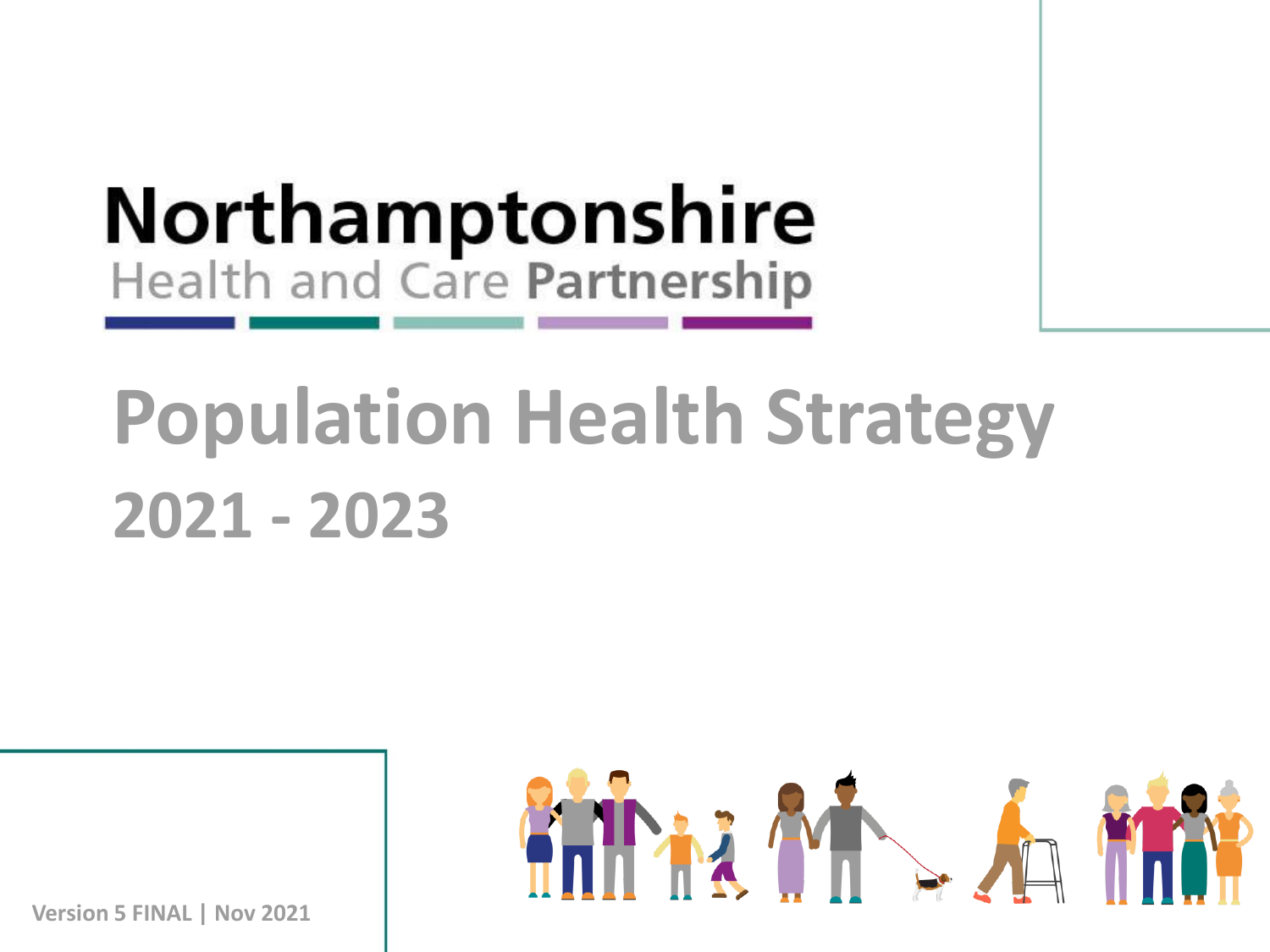### **Contents**

| What Affects How Healthy We Are?                                                    | 3  |
|-------------------------------------------------------------------------------------|----|
| What is Population Health Management?                                               | 4  |
| What Does Population Health Management Mean for Northamptonshire?<br>Vision<br>Aims | 5  |
| What Is A Population Health Management System?                                      | 6  |
| What Are The Benefits of a Population Health Management Approach?                   | 7  |
| What Does Population Health Management Mean To Partners?                            | 10 |
| How Will We Do It?                                                                  | 11 |
| Local Delivery Approach                                                             | 13 |
| What Will Good Look Like?                                                           | 14 |
| Population Health Management Governance                                             | 15 |
| Appendices                                                                          | 16 |
| PH Development Plan                                                                 | 18 |
| PH Work Plan                                                                        | 19 |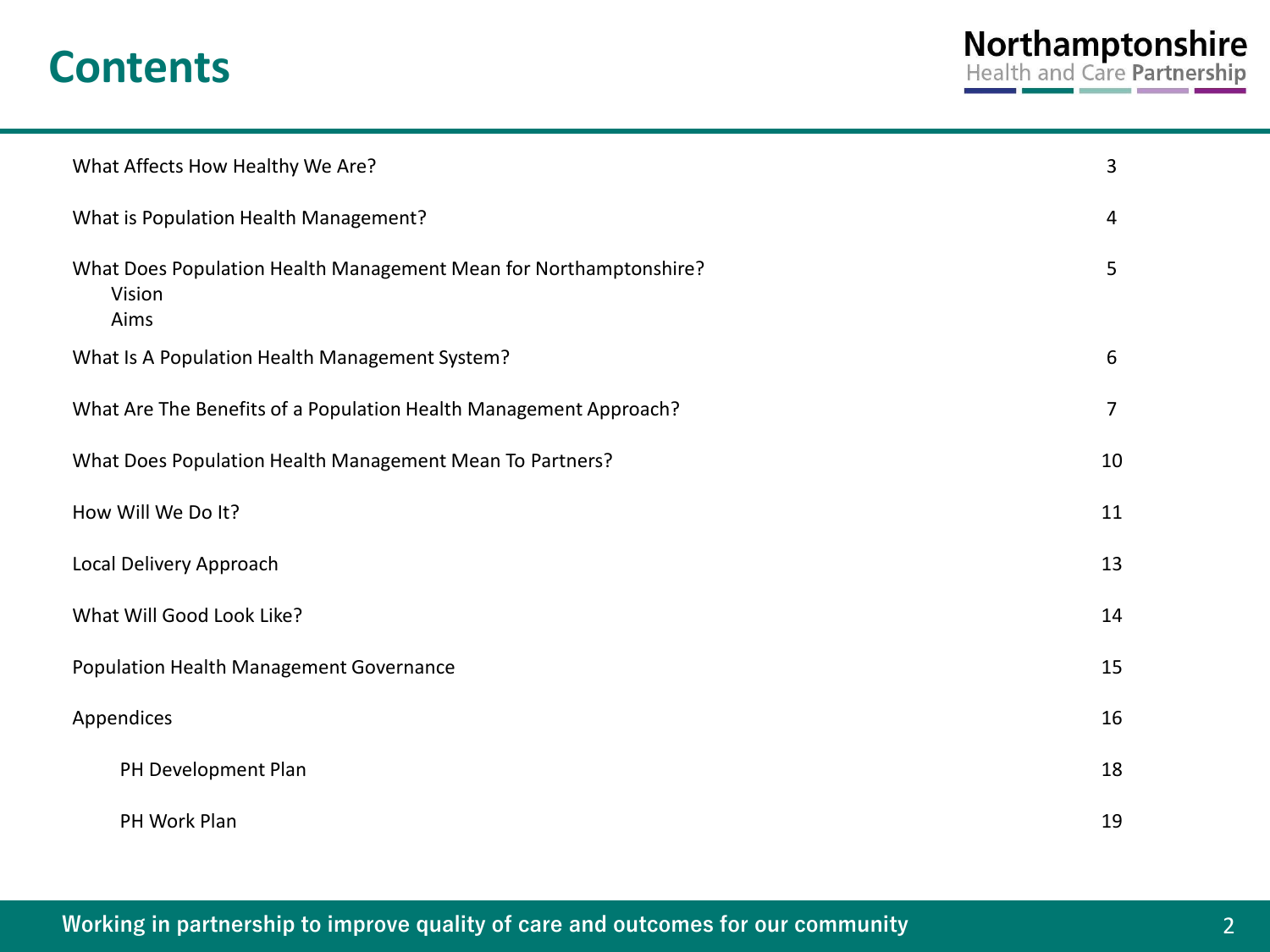### **What Affects How Healthy We Are?**

#### **Northamptonshire Health and Care Partnership**

The National Health Service has become an illness service, with the focus of activity and funding on 'treatment' (managing symptoms) rather than on 'health' (avoiding the need for treatment in the first place).

It is well evidenced that a range of factors affect people's health and wellbeing outcomes, however our current commissioning and financial strategies do not reflect the relative impact of these different factors. As illustrated on the right, healthcare services were found to be attributable for as little as 15% of people's health outcomes while wider 'Determinants of Health', such as health behaviours, environmental factors and socioeconomic circumstances.

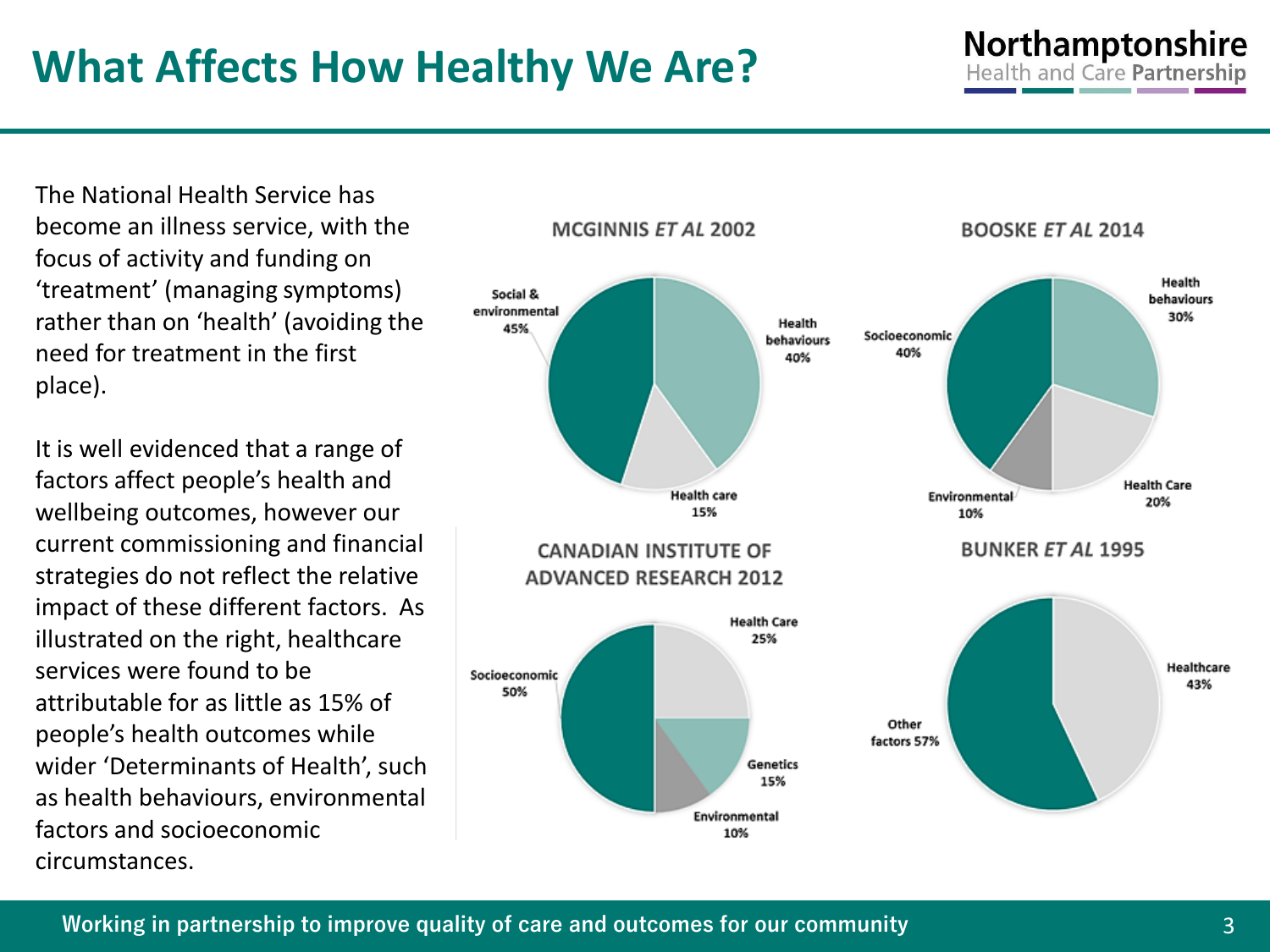### **What is Population Health Management?**

Population health management (PHM) is based on the principle that there are a range of lifestyle, economic and environmental factors (*Determinants of Health*) that have a substantial role in preventing poor health and can be improved to achieve better health outcomes for individuals and populations, thereby reducing demand on health and care resources.

Resources can be shared across a range of local authority and health agencies. Shared resources can include information, intelligence, expertise and finances. These can be used to identify specific sub-groups of the population that may have a more beneficial health outcome through particular (clinical and non-clinical) interventions for certain pre-determined problems or conditions.



#### **Working in partnership to improve quality of care and outcomes for our community**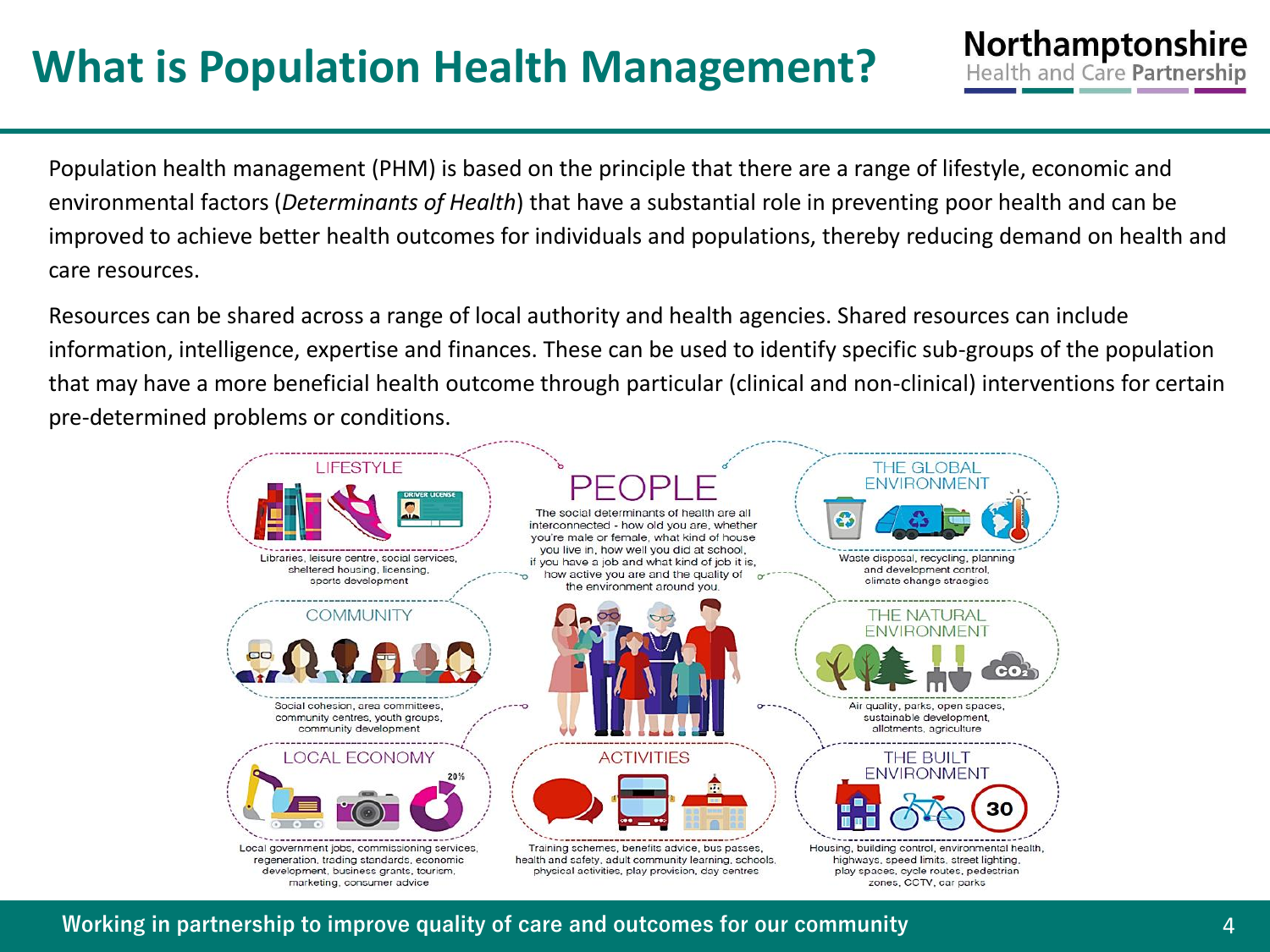#### **Northamptonshire**<br>Health and Care Partnership **What Does PHM Mean for Northamptonshire?**

By using this method, it may be possible to have a more meaningful impact on the health and wellbeing of the population, lower overall demand on resources, reduce inequalities and provide a more holistic and personalised experience of care for patients and service users. This is the ambition of the Northamptonshire Health and Care Partnership (NHCP).

#### **Vision**

To develop population health management skills, insights and expertise across Northamptonshire Health and Care Partnership (NHCP) to impact positively on local determinants of health, and subsequently the physical and mental health of the local population.

NHCP will be able to gauge the effects of interventions accurately and rapidly, and at a range of different population levels, allowing the tailoring of interventions and incentives to deliver both the highest impact and best use of resources.

#### **Aims**

The aims of the programme, in line with NHS England's aims for population health, are to:

- 1. Improve the health and wellbeing of the population
- 2. Enhance the experience of care
- 3. Reduce the per capita cost of health and care services and improve productivity
- 4. Address health and care inequalities
- 5. Increase the wellbeing and engagement of the workforce

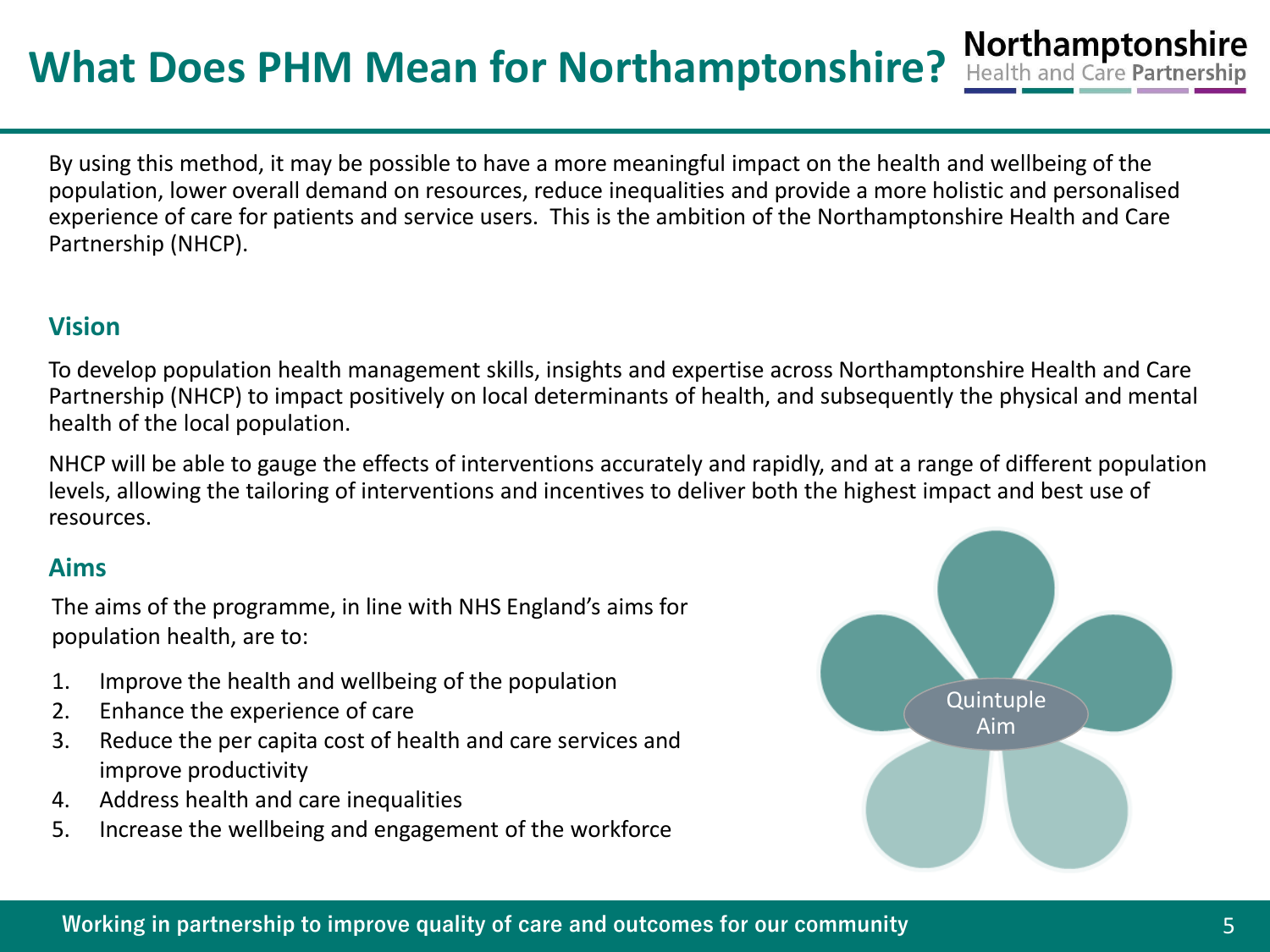### **What is a PHM System?**

In order for a system to adopt a PHM approach to decision-making, there are principles that need embedding and actions that needs to be agreed, planned and delivered. NHCP will provide oversight and challenge on the PHM principles, while the actions will be the remit of the Population Health Programme Board (PHPB).



**Mode is the care of care and outcomes for the Public Health System Group (2019)**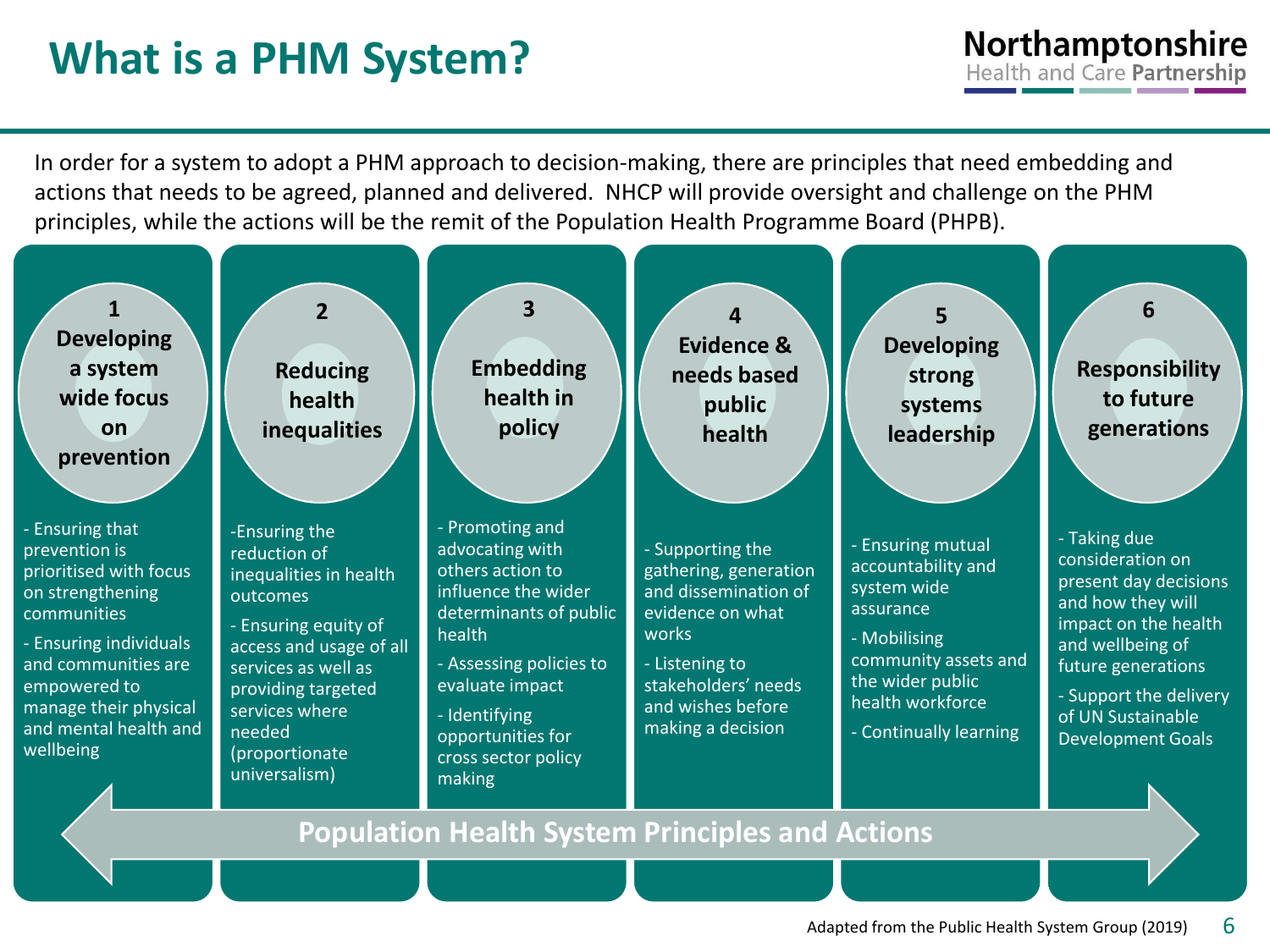### **What Are the Benefits of a PHM Approach?**

By adopting a PHM approach in Northamptonshire, utilising an ICS 'Decision Support Unit' to provide assistance and insights throughout the commissioning process, NHCP will be able to improve the involvement of patients and the public in decision-making and the personalisation of their own care, better prioritise finite resource allocation and ensure timely and innovative research and evaluation of projects and programmes. Core support services in unit:



• Insights, including core data analysis, needs assessments including qualitative and quantitative data collection, risk stratification, economic and actuarial services, etc.

Northamptonshire<br>Health and Care Partnership

- **Communications**
- **Engagement**
- Evidence review and summary
- Commissioning support
- **Evaluation**
- Research and innovation projects/opportunities horizon scanning and bid development
- Support to create NHS 'Anchor institutions'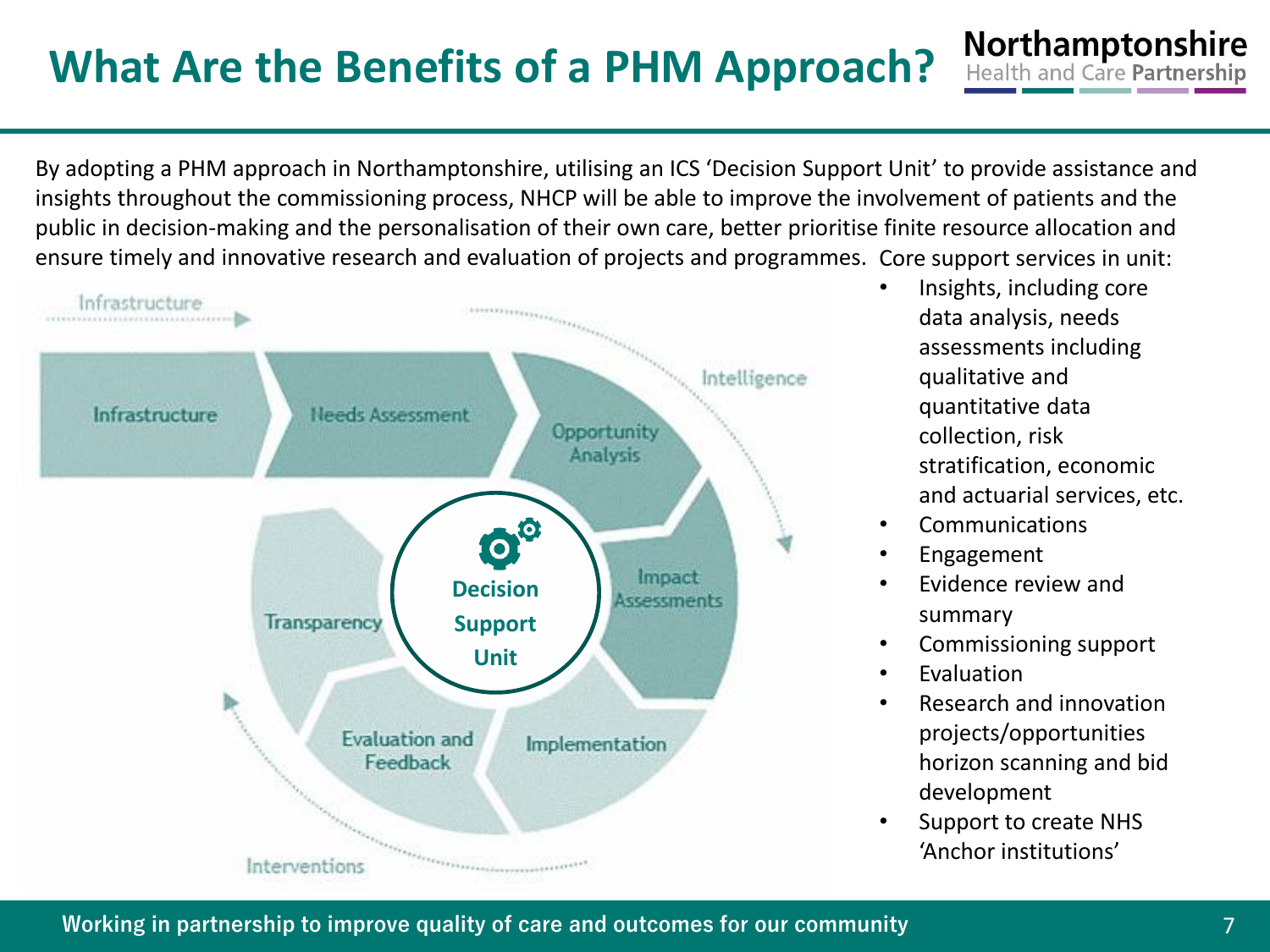### **PREVENTION AND THE WIDER DETERMINANTS OF HEALTH**

**Population Health Management (PHM) can be used as part of a whole system approach to support prevention. Design and delivery of interventions should cover the spectrum of prevention.**

Aimed at those with diagnosed conditions who would benefit from interventions to support them to be as healthy as they can be (e.g. pulmonary or stroke rehabilitation). Tertiary prevention is the current mainstay of NHS services.

An approach used to help treat, delay or reduce any disease symptoms or care needs. An underlying disease or need exists, but is amenable to intervention to avoid escalating treatment/care (e.g. basis of screening).

A programme of work to identify disease risk factors to inform preventative action before a disease is present (e.g. smoking cessation/weight management services).

An approach to better understand and address what makes communities or individuals susceptible to poor health. This helps strengthen population health opportunities and capitalise on community assets.



**Primordial Prevention Wider Determinants**

**Tertiary Prevention Condition Management**

Northamptonshire **Health and Care Partnership** 

**Secondary Prevention Early Detection**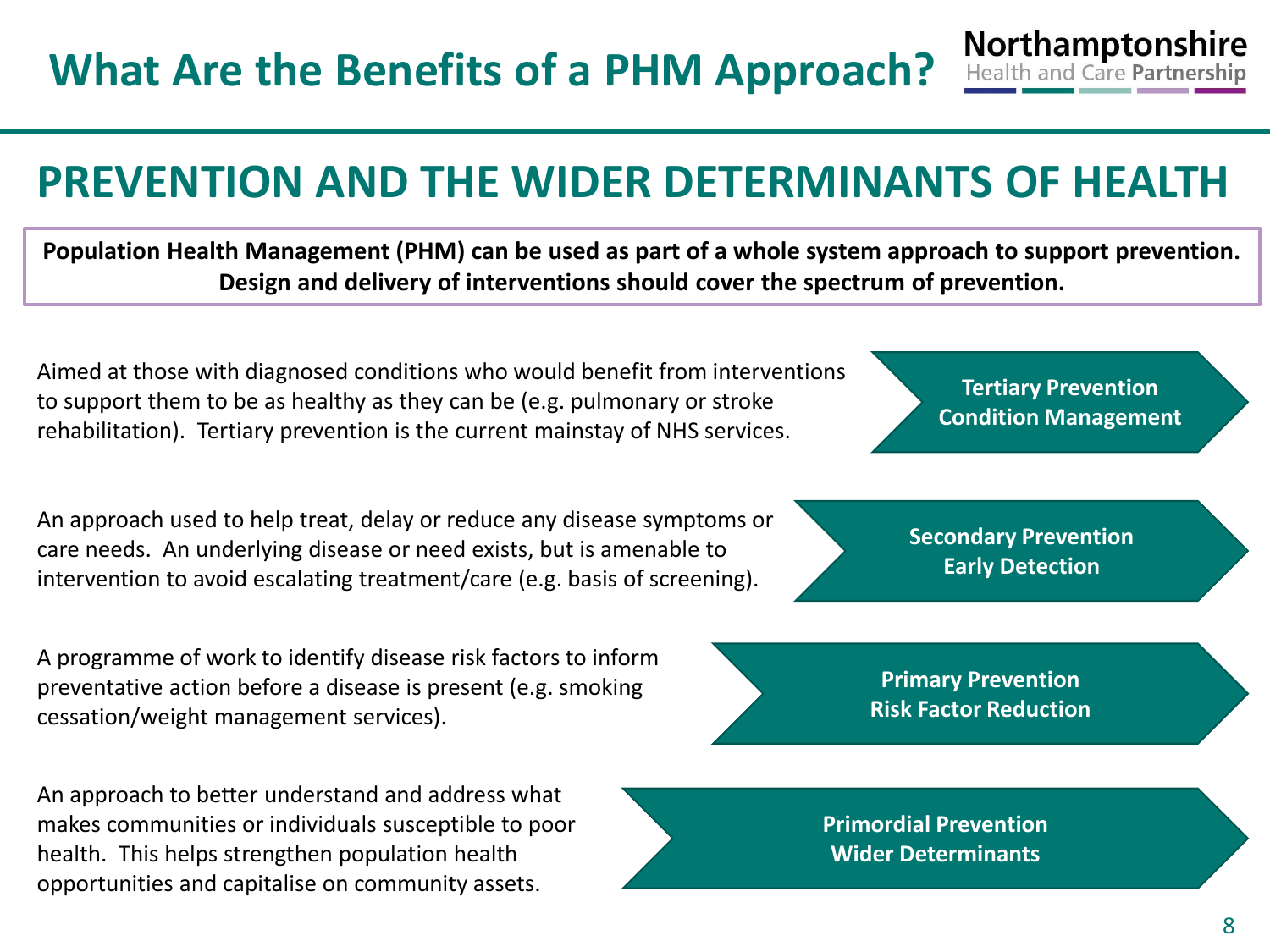### **What Are the Benefits of a PHM Approach?**

PHM enables systems and local teams to understand and look for the best solutions to people's needs – not just medically but also socially - including the determinants of health. As this approach tackles the root causes of illhealth, the benefits are delivered in the short, medium and long term, so system commitment is required. Once fully established, a PHM approach facilitates a shift in focus and resource to prevention and early intervention.



Northamptonshire<br>Health and Care Partnership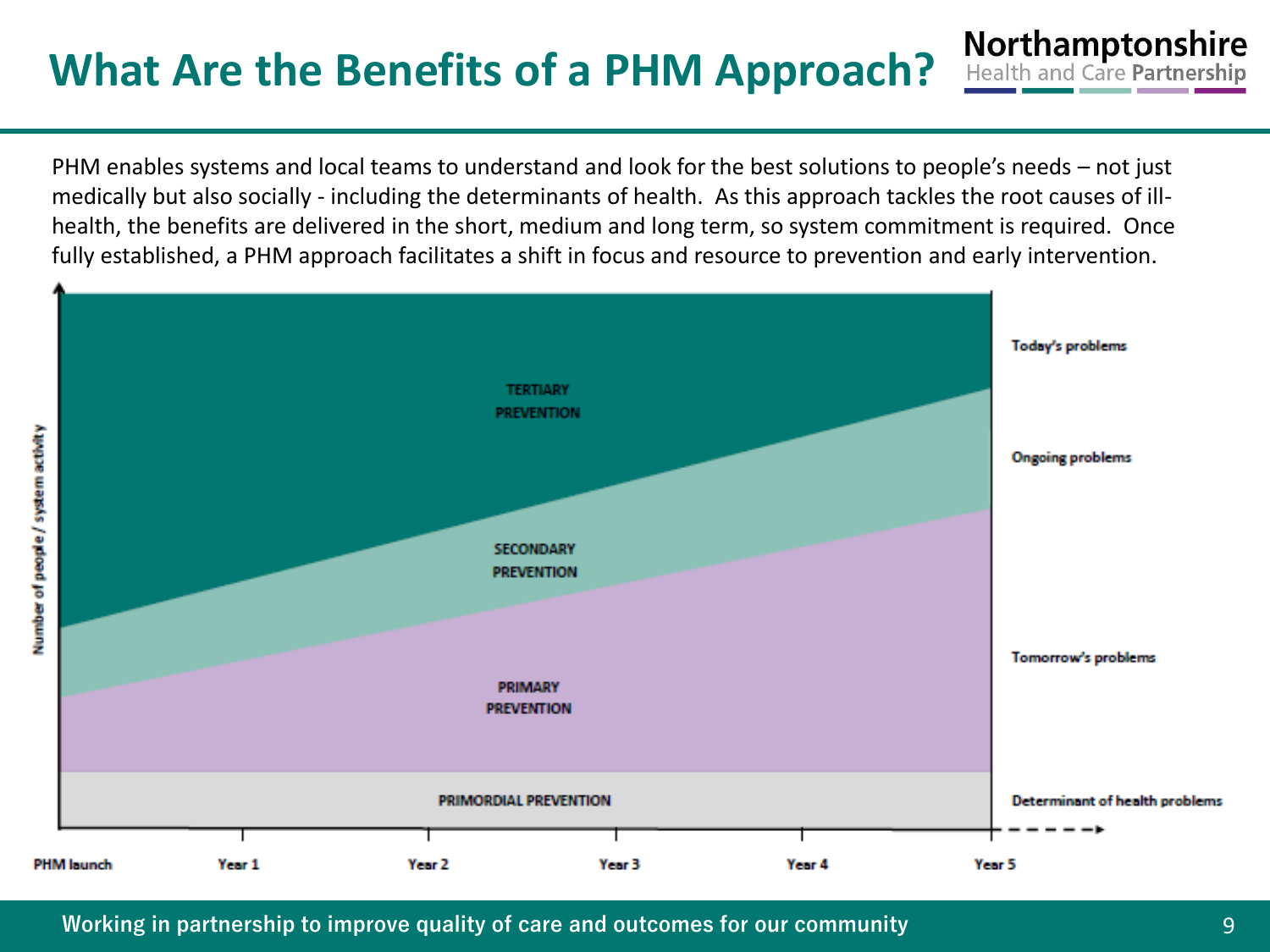### **What Does PHM Mean to Partners?**

## Northamptonshire<br>Health and Care Partnership





HOSPITALS

- •Clearer role in MDT case management for those with LTCs
- •Reduced demand on general medical beds through improved preventative care
- •Increased capacity to manage planned care and emergency care demand
- •Greater flexibility on contracting and funding with potential risk/gain share agreements to promote early intervention and management in the community
- •Increased opportunity for portfolio career
- •Improved research and development opportunities for staff
- CLINICAL TEAMS
- •Clinically-based decision-making tools at the point of care •Access re-identification services to support individual intervention
	- •Access to shared care records across the continuum of care to reduce risk
	- •Access intelligence to understand if patients receive the right level of care, in the right setting, at the right time
	- •Reduced overall cost of health and care services without compromising quality of input or outcome
	- •Opportunity to develop public sector
	- 'anchor organisations' to invest in staff capability and capacity



PRIMARY CARE

- •Access to insights on patients/cohorts at high risk of deterioration/admission
- •Collaborative working arrangements with wider public and VCSE sector partners to address wider determinant causes of illhealth and inequality
- •Opportunity to invest in services to address non-clinical need (e.g. social prescribing)
- •Louder patient voice and co-design input
- •Specialist support in the community to advise on patient crises and avoid admissions/escalation
- •Increased opportunity for portfolio career





COMMUNITY PROVIDERS

- •Clear role in case management for those with LTCs, with an emphasis on preventative care
- •A focus on care provision in the patients own home, or as close to home as possible, with support from adaptations, AI and digital solutions
- •A genuine commitment to parity of esteem
- •Opportunities to upskill staff to manage higher acuity in the community – increasing staff morale, employment opportunities and retention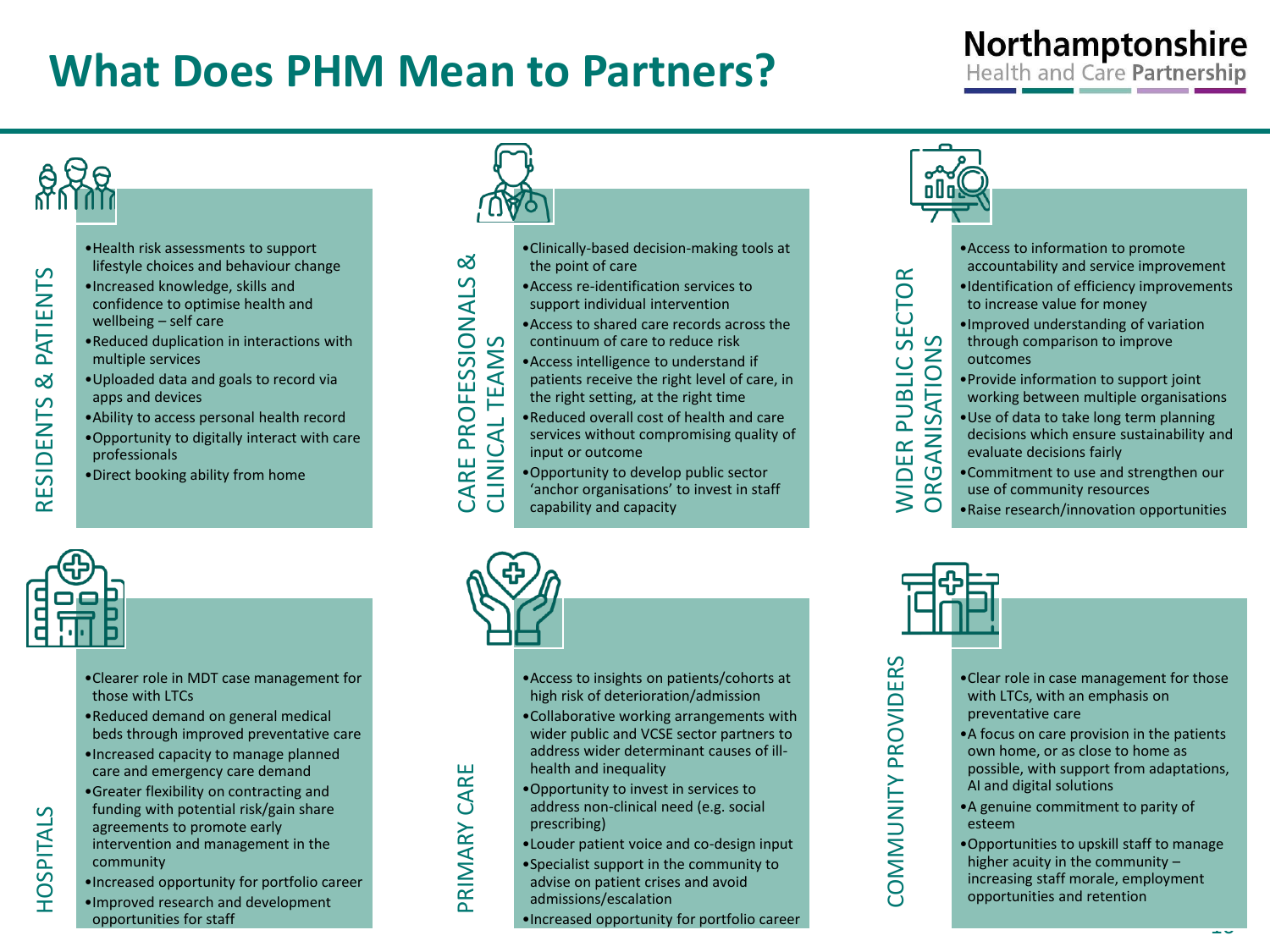### **How Will We Do It?**

In order to facilitate a PHM approach in Northamptonshire, the PHPB will be responsible for planning and delivering the ICS 'Decision Support Unit' on behalf of NHCP. The programme will consist of six components:



- 1. Organisational factors defined population, shared leadership and decision making structure
- 2. Digitalised care providers and common longitudinal patient record
- 3. Integrated data architecture and single version of the truth
- 4. Information Governance that ensures data is shared safely, securely and legally

#### **INFRASTRUCTURE**



#### **INTELLIGENCE**



**INTERVENTIONS**

Intelligence: *opportunities to improve care quality, efficiency and equity* (EVOLVING TO 'INSIGHTS' WHEN MATURE)

1. Supporting capabilities such as advanced analytical tools/software and system wide MD analytical teams, supplemented by specialist skills

2. Analyses – to understand H&WB needs of the population, opportunities to improve care and manage risk

3. Reporting the performance of the ICS as a whole in a range of different formats

4. Outcomes based – moving from performance to outcome based reporting

Interventions: *proactive clinical and non-clinical interventions to prevent illness, reduce the risk of hosptialisation and address inequalities in access and outcomes*

- 1. Workforce development upskilling teams, realigning and creating new roles
- 2. Community wellbeing approaches, social prescribing and social value projects
- 3. Service redesign to ensure best practice

4. Assistive technologies, machine learning and digital tools to empower patients and smooth care transitions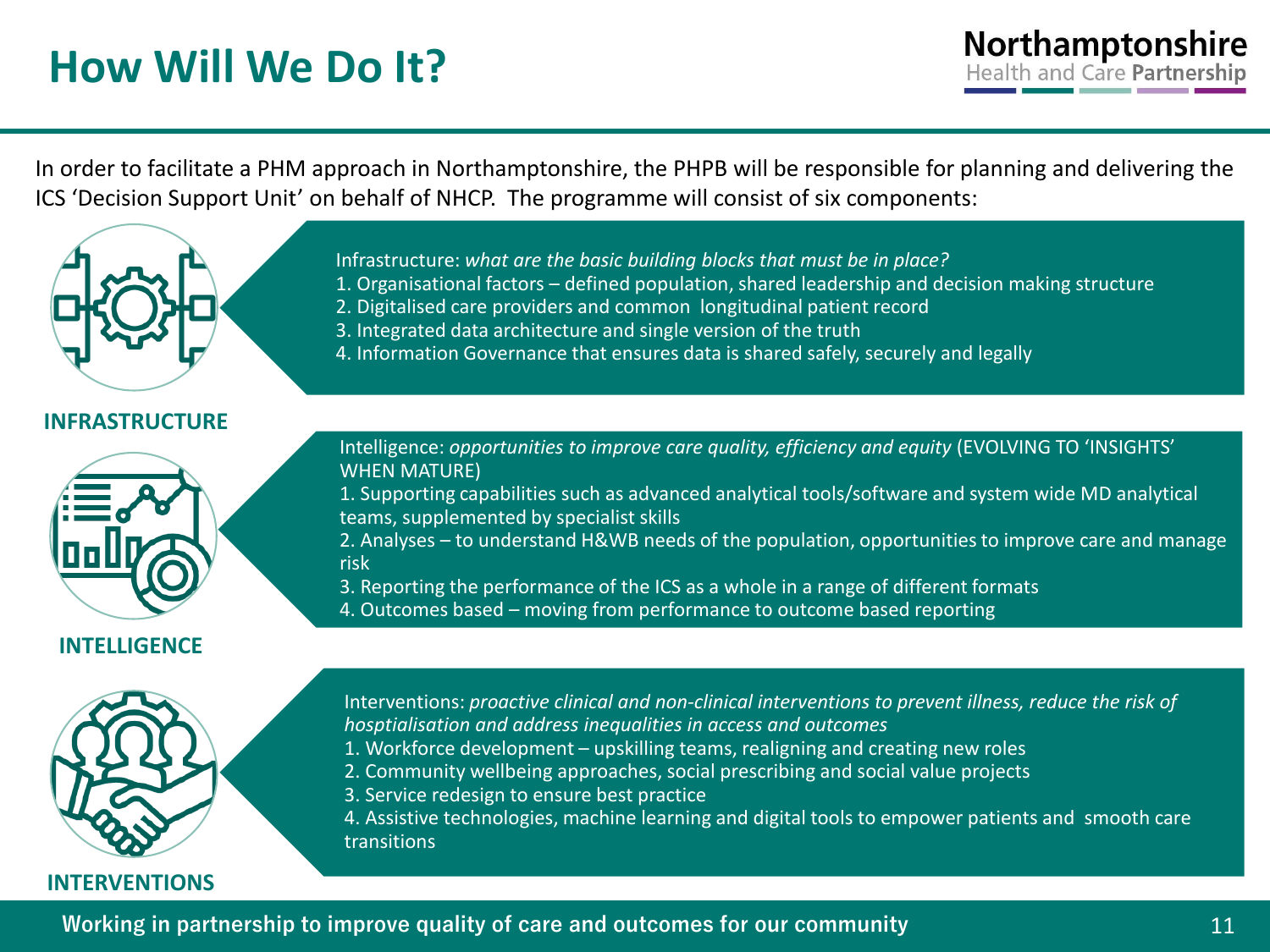### **How Will We Do It?**



Incentives (funding and risk): *introducing new funding models to support the development of populationcentred, outcome based care, while also developing arrangements for risk sharing*

- 1. Governance model agree on risk sharing and managing funds. Responsive to risk
- 2. Assistive technologies and digital tools to empower patients and smooth care transitions
- 3. Incentives alignment, ROI modelling and risk sharing mechanisms
- 4. Confidence within the intelligence analysis
- 5. Resilience and sustainability of providers not an additional burden but added value



Innovation (research development and delivery): *establishing relationships with local, national and international research and innovation organisations to develop the workforce, increase employment opportunities and attractiveness, and test new service design and ways of working*

- 1. Identifying relevant organisations with which to partner
- 2. Horizon scanning proactively seeking research opportunities and funding
- 3. Upskilling of the local workforce in research skills and knowledge sharing
- 4. Aligning to and driving continuous quality improvement of new services



Inequalities: *ensuring our planning, service delivery and resource allocation proactively addresses disparities in outcomes for different populations*

1. Identifying populations experiencing inequalities in service access and/or outcomes – creating a single plan to address with clear objectives co-designed with those who experience inequalities most

2. Creating insights to understand barriers to access/engagement in services, using qualitative and quantitative data

3. Increasing awareness across the system of inequalities, including providing resources to help services 'own' the agenda collectively (e.g. inequalities toolkit)

4. Employ behaviour change methodology to support communities to play their part in reducing inequalities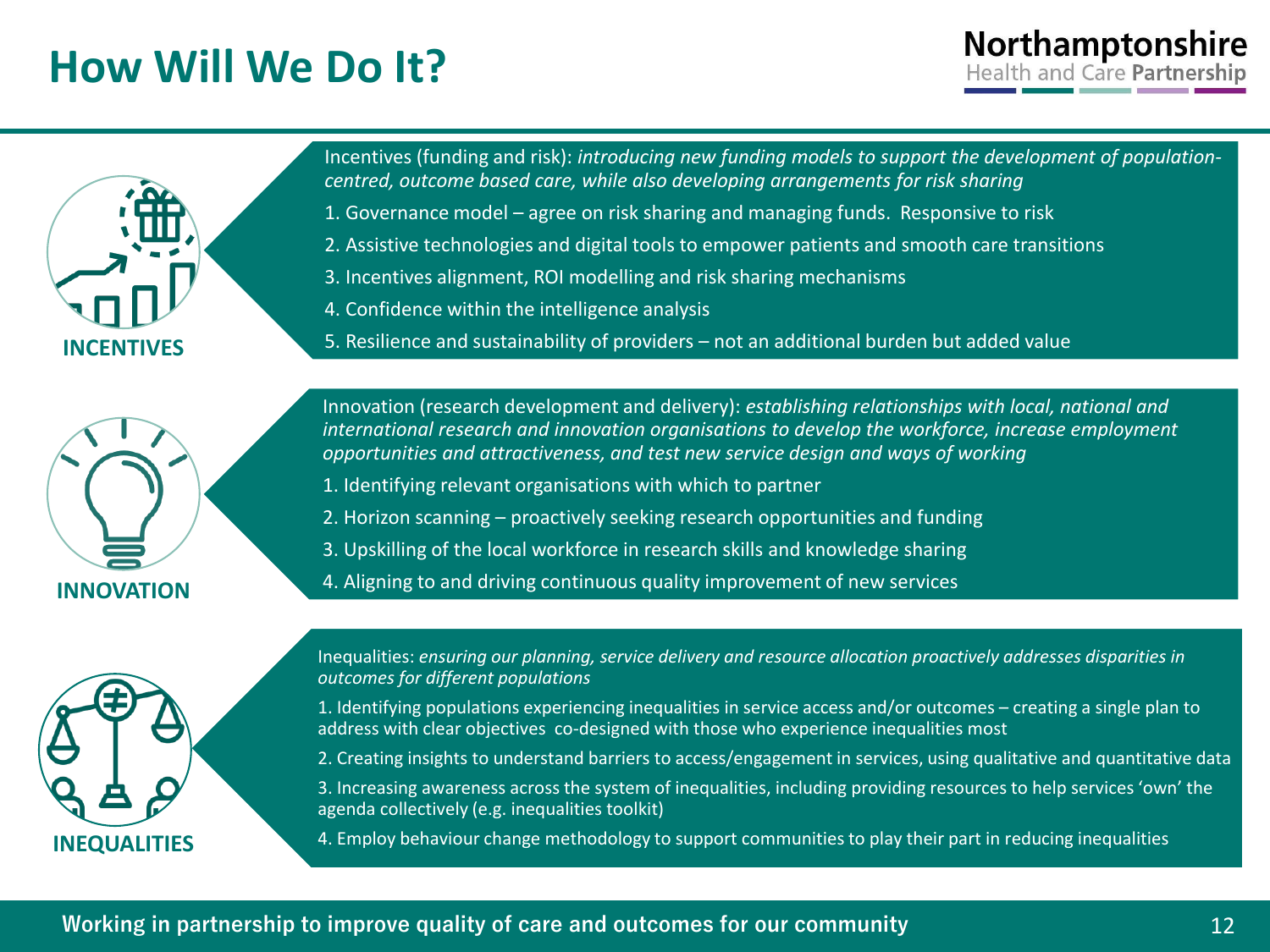#### **The five components will provide support at different geographical levels:**

The principles of PHM across the different geographical levels in Northamptonshire should be the same but the purpose, process and delivery will differ to be relevant and appropriate to the different population groupings.



At the **individual** level PHM can be used to help personalise care according to need

At the **neighbourhood** level care pathways and interventions should be considered (PCN)

At the **place** level PHM techniques should inform integrated care design

At the **Integrated Care System (ICS)** level PHM techniques can inform strategic planning of large scale prevention or tertiary services. Our ICS footprint covers the county of Northamptonshire

At the **regional** level PHM approaches require collaboration across other ICS footprints and NHSE to provide insights and commission specialist care services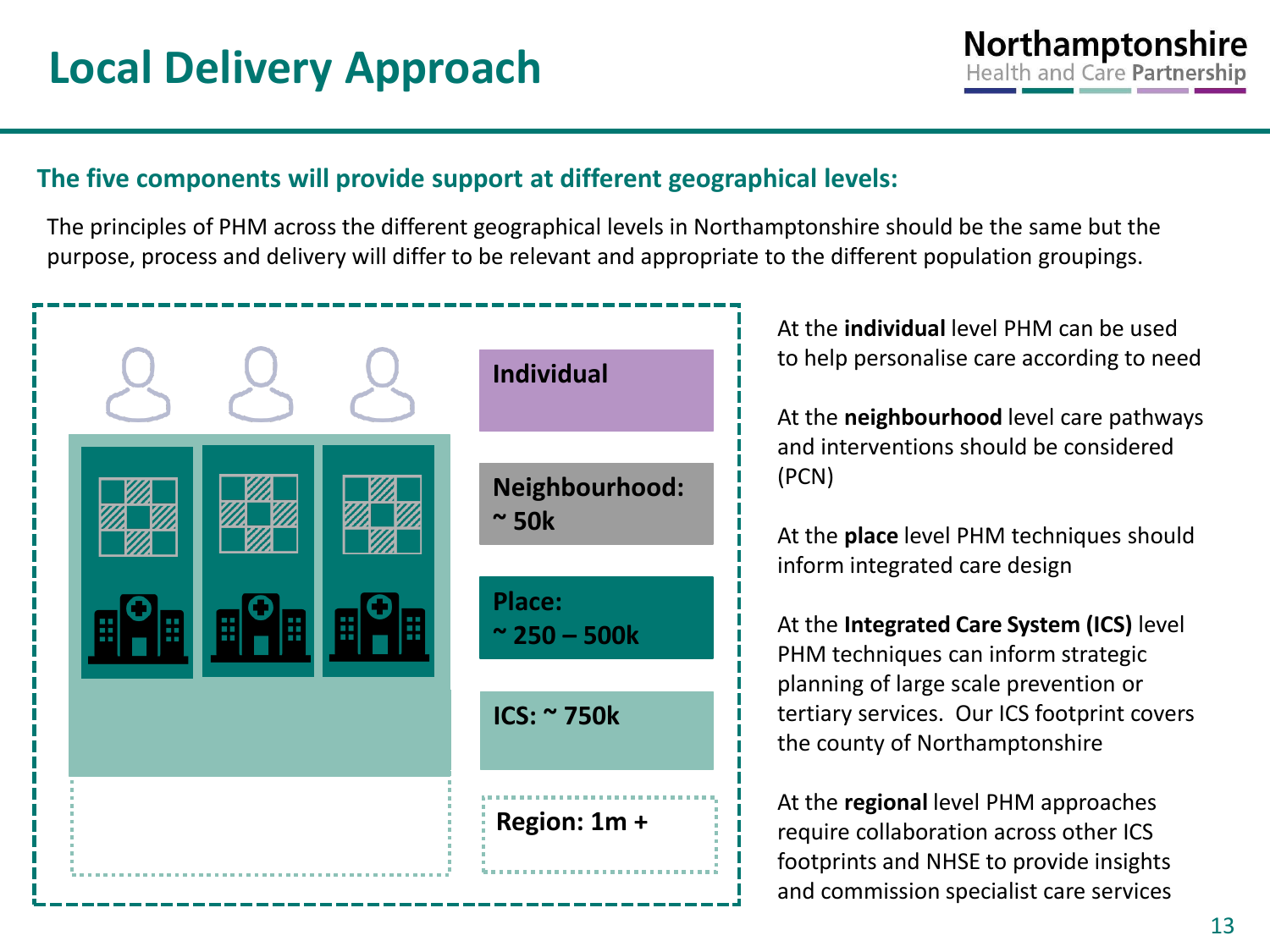### **What Will Good Look Like?**

# Northamptonshire<br>Health and Care Partnership

**INFRASTRUCTURE** - Strong leadership & support for a PHM

approach across the ICS - Digitally capable system that meets evolving system needs - Assistive technology employed - System automation utilised where possible/ appropriate - Appropriate use of data sharing/IG to support decision-making



#### **INCENTIVES**

- Clear contractual & financial framework to incentivise service change

- Population incentivisation programme in place to support behaviour change System control total approach to financial

management allows movement of resources to prevention & early intervention, thereby reducing long term system demand

#### **INSIGHTS**

- Clearly defined places & populations, within which clearly defined target/high risk groups - High quality linked data sets that include qualitative data provided to partners on a regular basis - Real time data & patient tracking - Cost of care understood & factored into insights & decision-making - Regular & effective evaluation to inform QI

#### **INTERVENTIONS**

- Comprehensive evidence-based logic modelling underpinning service design/redesign

- Co-design of services with service users & professionals

- Established processes to personalise care

- Determinants of health that cause poor outcomes addressed systematically & collaboratively - Services integrated wherever possible to improve outcomes, deliver locally & reduce

cost

*Allena* 

#### **INEQUALITIES**

- Communities & individuals at risk of experiencing inequalities are known to the system & actively engaged in programmes

- Commissioners & providers apply a universal proportionalist approach to delivery to ensure those in most need get the support required to achieve the same outcomes as others
- Services regularly revisit need analysis & service design with communities & individuals to ensure changes in need are identified & addressed

#### **INNOVATION**

- Active system R&D network that brings academics, professionals, clinicians & the population together to answer local research questions - Comprehensive register of local research projects - Support to test innovations in the ICS & develop exemplar practices/services - Proactive horizon-scanning capacity to identify & pursue research & development opportunities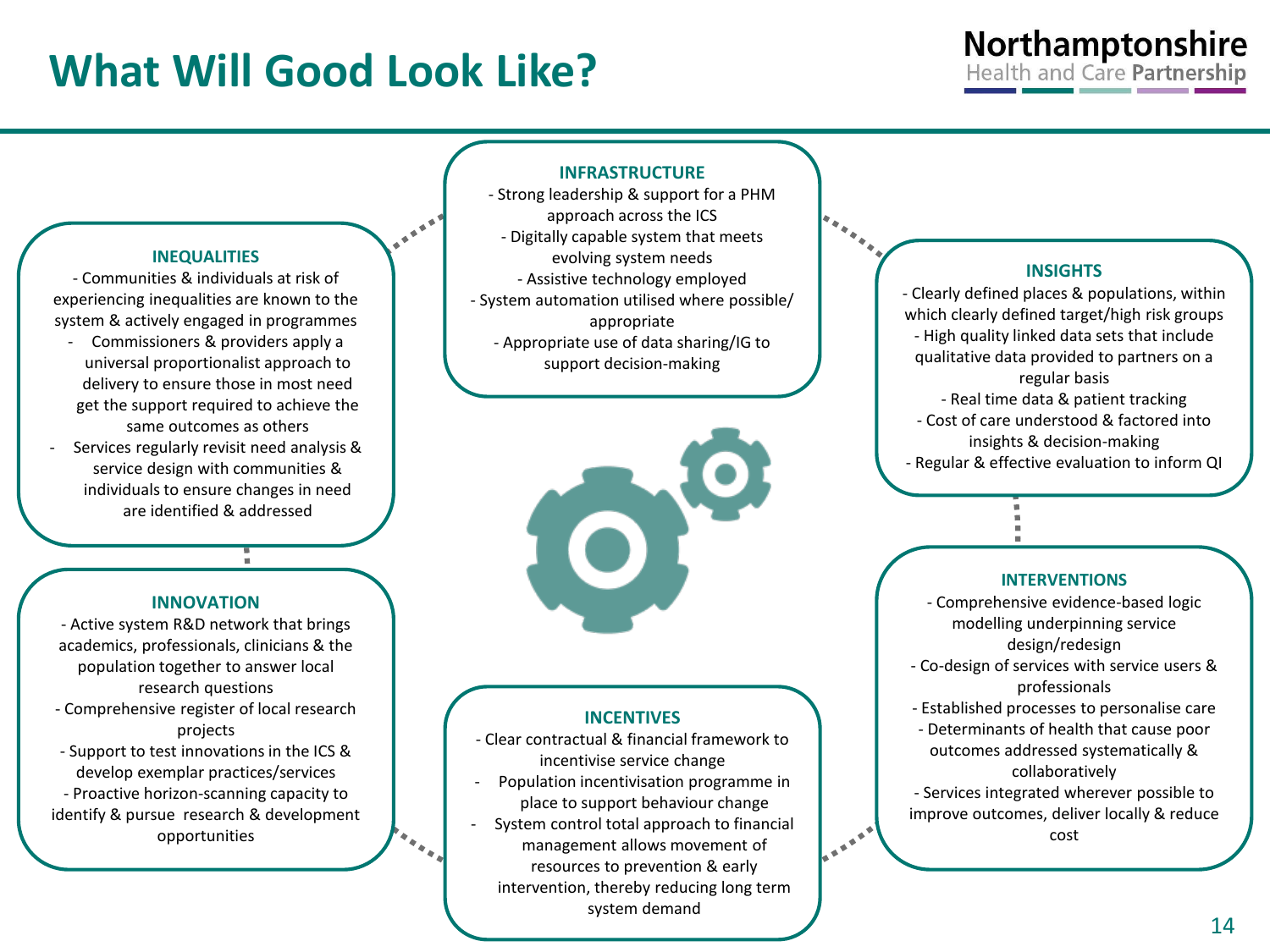### **PHM Governance**



Northamptonshire **Health and Care Partnership**